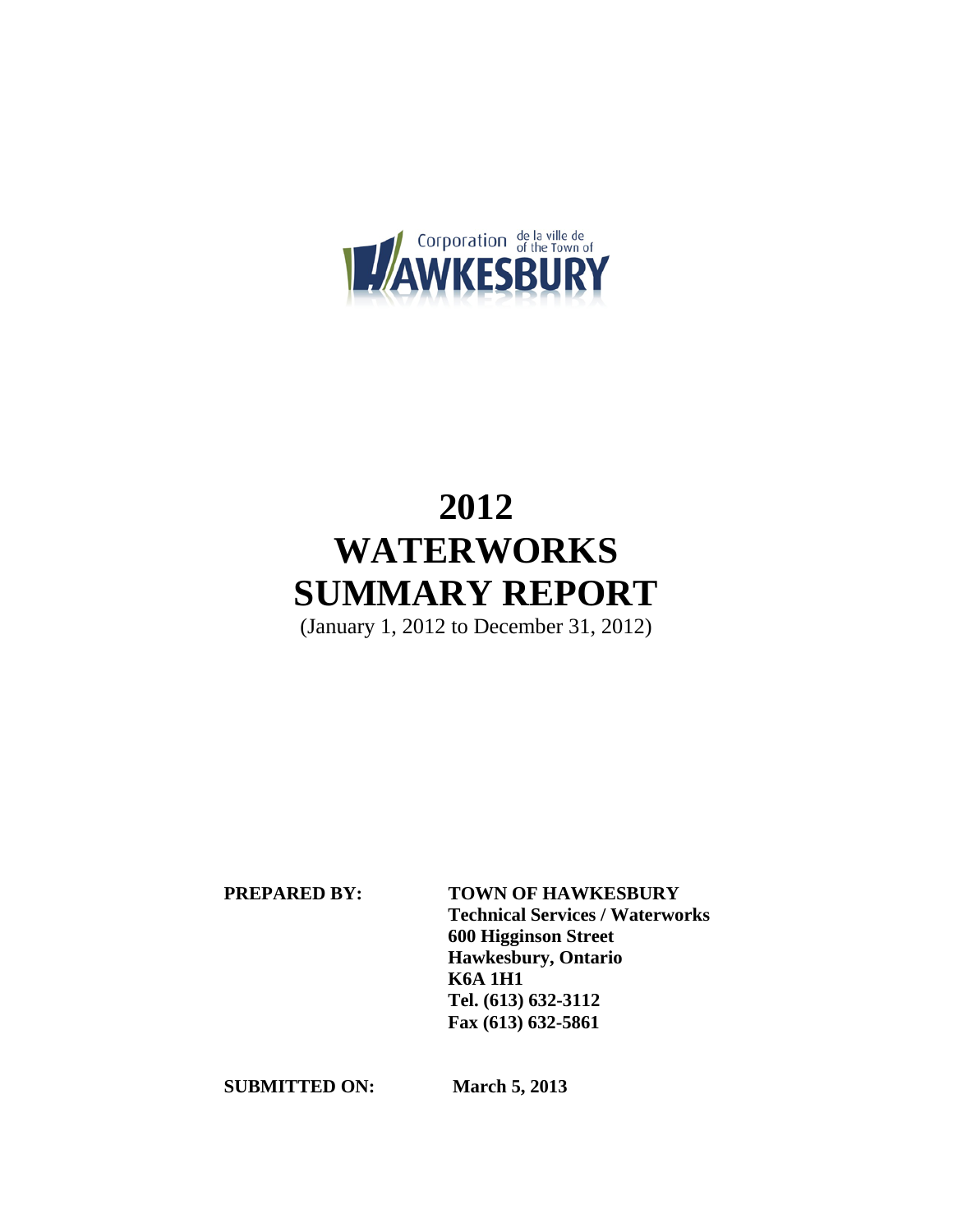## **2012 WATERWORKS SUMMARY REPORT**

(Period from January 1, 2012 to December 31, 2012) **\_\_\_\_\_\_\_\_\_\_\_\_\_\_\_\_\_\_\_\_\_\_\_\_\_\_\_\_\_\_\_\_\_\_\_\_\_\_\_\_\_\_\_\_\_\_\_\_\_\_\_\_\_\_\_\_\_\_\_\_\_\_\_\_\_\_\_\_\_\_\_\_\_\_\_\_\_\_** 

### **TABLE OF CONTENTS**

Pages

| 1. REQUIREMENTS OF THE SAFE DRINKING  |
|---------------------------------------|
| 2. REQUIREMENTS OF THE DRINKING WATER |
|                                       |
|                                       |
|                                       |

**APPENDIX "A" - WATERWORKS DATA 2012**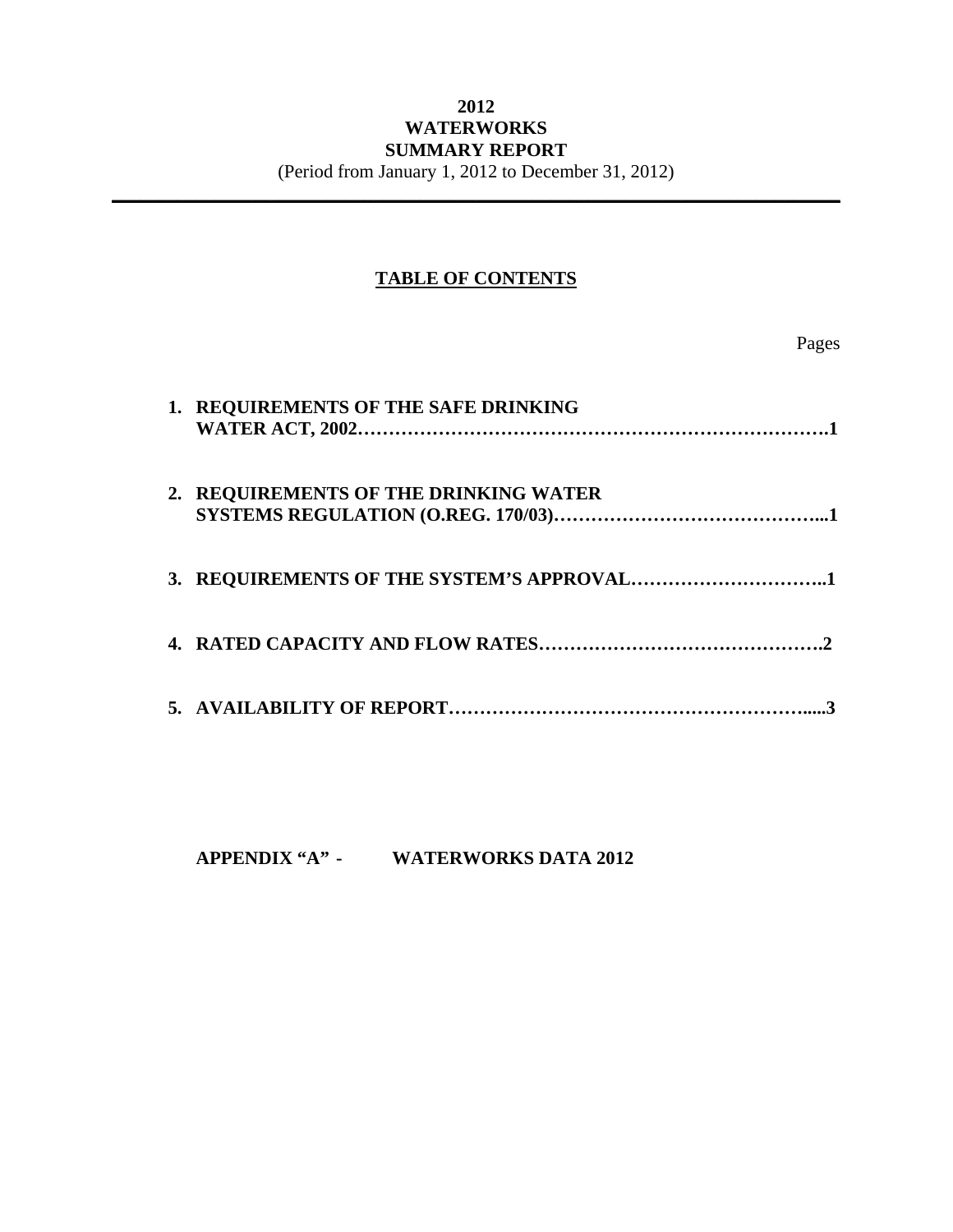# **CORPORATION OF THE TOWN OF HAWKESBURY**

# **2012 WATERWORKS SUMMARY REPORT**

(January 1, 2012 to December 31, 2012) \_\_\_\_\_\_\_\_\_\_\_\_\_\_\_\_\_\_\_\_\_\_\_\_\_\_\_\_\_\_\_\_\_\_\_\_\_\_\_\_\_\_\_\_\_\_\_\_\_\_\_\_\_\_\_\_\_\_\_\_\_\_\_\_\_\_\_\_\_\_\_\_\_\_\_\_\_\_

#### **1. REQUIREMENTS OF THE SAFE DRINKING WATER ACT, 2002**

Under the new Drinking Water Systems Regulation 170/03, the Town of Hawkesbury's water system has been classified as a *Municipal Large Residential System*. This category is based on the fact that the Hawkesbury's water system serves a major residential development and serves more than 100 private residences.

There are 3840 water services in the Town of Hawkesbury. Furthermore, the Town of Hawkesbury's water system serves three wards in the Township of Champlain, being the Town of Vankleek Hill with 765 water services, the Village of l'Orignal with 560 water services and Laurentian Park with 40 water services for a total of 1,365 water services.

#### **2. REQUIREMENTS OF THE DRINKING WATER SYSTEMS REGULATION (ONTARIO REGULATION 170/03)**

The new Drinking Water Systems Regulation 170/03, made under the Safe Drinking Water Act, 2002, provides more detailed regulatory requirements in conjunction with the Safe Drinking Water Act, 2002.

#### **3. REQUIREMENTS OF THE SYSTEM'S APPROVAL**

The Town of Hawkesbury's drinking water system operates under the new program for Municipal Drinking Water Licensing OAP 177. We been assessed by NSF-ISR and found to be conformance with Ontario's Drinking Water Quality Management Standard. The scope of registration for the DWQMS is Entire Full Scope Accreditation and the expiration date is February 20, 2016.

We also have a Permit to Take Water no. , 94-P-4011, Reference Number 7856- 5TARNS, issued on February 15, 2004 in accordance with Section 34 of the Ontario Water Resources Act. This permit is valid until February 15, 2014.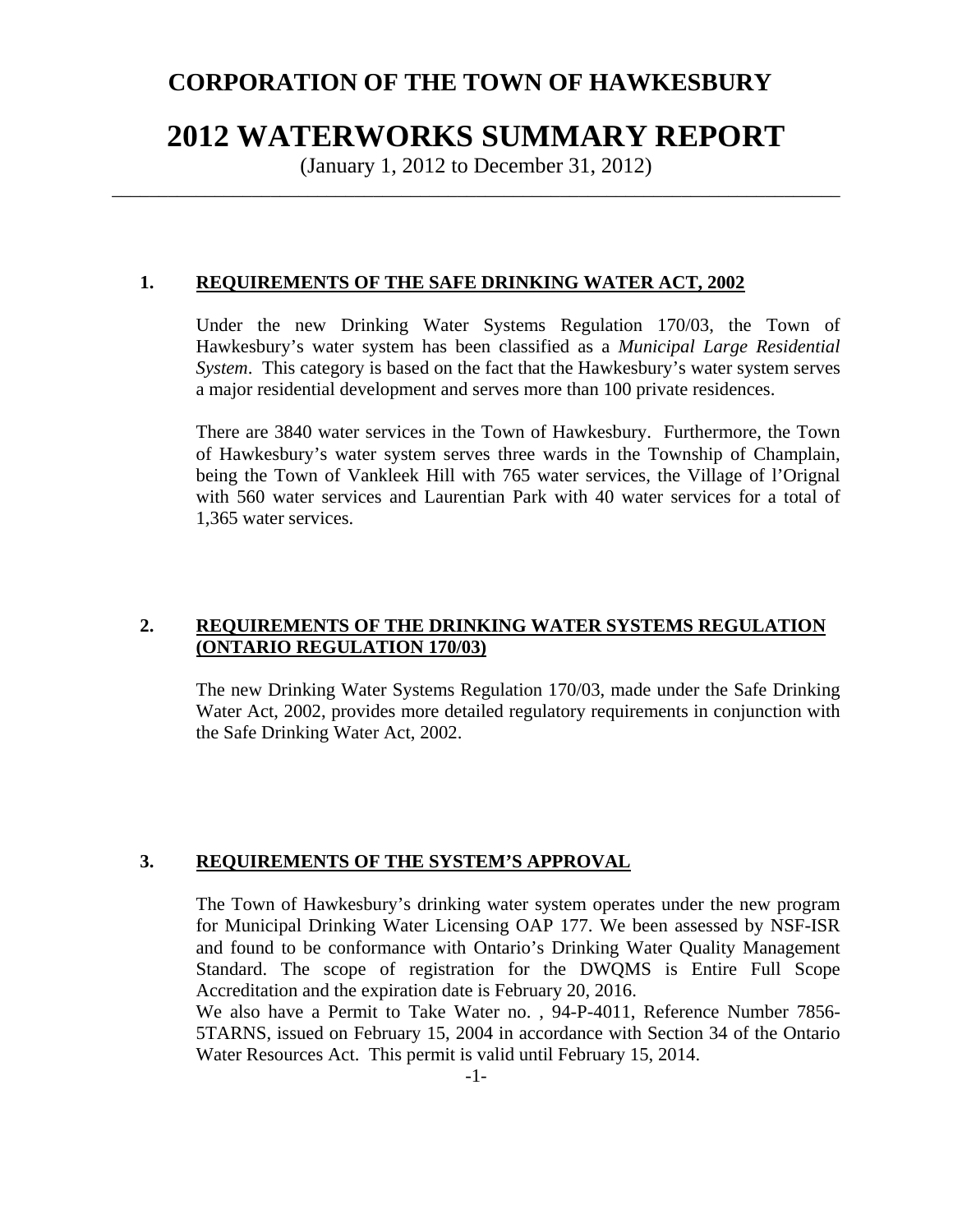#### **4. RATED CAPACITY AND FLOW RATES**

a) Under Schedule C section 1 of the Municipal Drinking Water License #177-101, the rated capacity at the Hawkesbury Water Filtration Plant is as follows:

Maximum Daily Volume of Treated water =  $27,275 \text{ m}^3/\text{day}$ 

Based on the 2012 water production data, the maximum daily water production was in March 1, 2012 at  $10,832 \text{ m}^3/\text{day}$ . This is well under the Maximum Daily Volume rate allowed.

See Appendix "A" for Waterworks Data 2012.

b) Under the Permit to Take Water no. 94-P-4011, the rate of taking for the Town of Hawkesbury is as follows:

> Maximum Rate of Taking  $=$  25,003 L/min  $=$ Maximum Rate of Taking  $= 20,000,000$  L/day

Based on the 2012 raw water consumption data, the highest rate of taking water (peak) was January 19, 2012 for 28,828 m<sup>3</sup>/day for about 2 minutes (11h48 to 11h50). The total water production for that day was  $10,160 \text{ m}^3$ . Les Spécialistes AVA perform a vibration test for the Raw water pump and increase the speed to 100% to check the bearing, alignment etc..

See Appendix "A" for Waterworks Data 2012.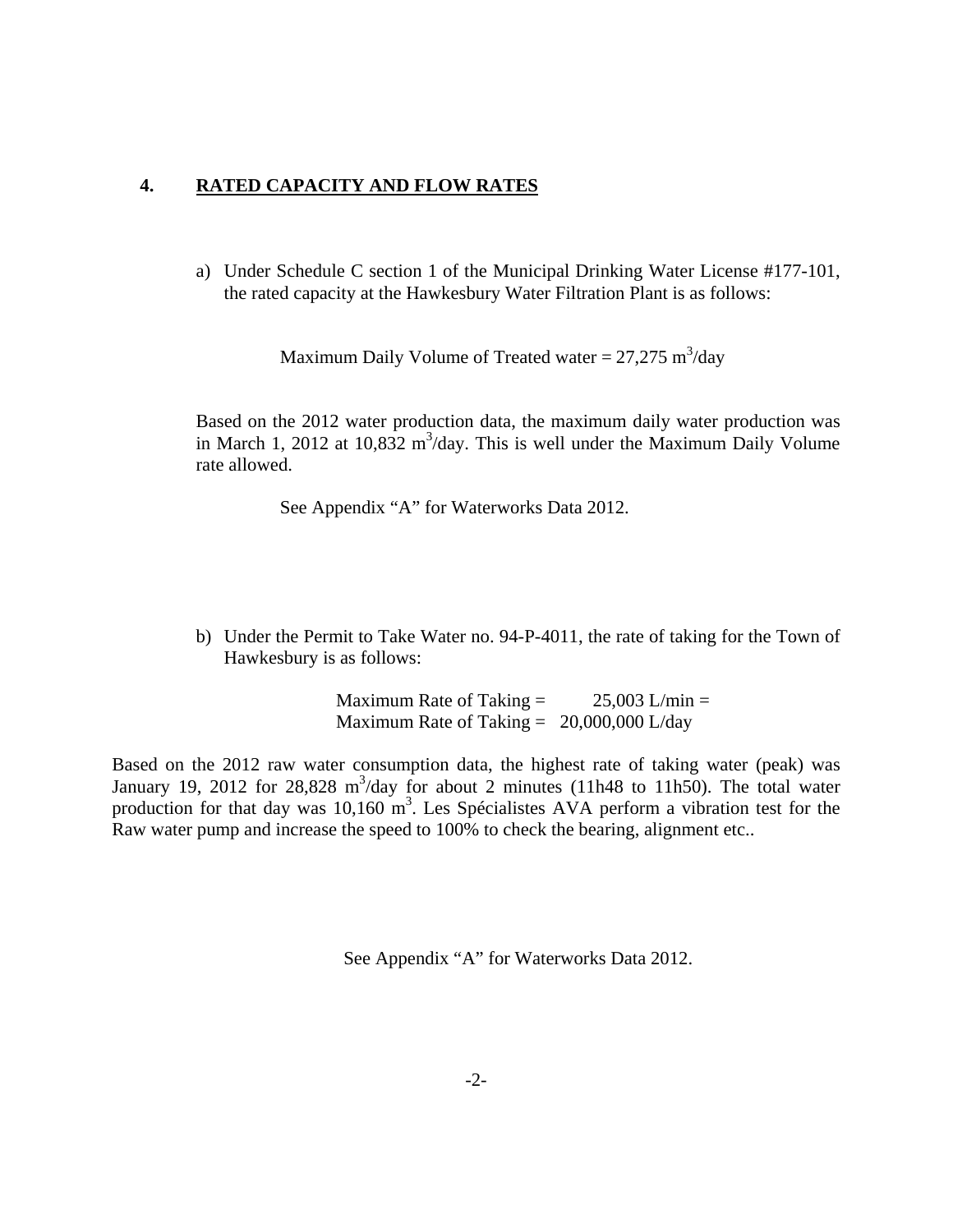#### **5. AVAILABILITY OF REPORT**

The Town of Hawkesbury will be advising the users of water from the system, through local newspapers, that the Summary Report will be available for review and inspection, free of charge, at the following locations:

#### *1. Technical Services Department*

Town of Hawkesbury 600 Higginson Street Hawkesbury, Ontario K6A 1H1 Tel. (613) 632-0106, ext. 2020

- *2. Hawkesbury Public Library* 550 Higginson Street Hawkesbury, Ontario K6A 1H1
- *3. Town's website* www.hawkesbury.ca

Furthermore, a copy of the Summary Report will also be forwarded to the Township of Champlain.

This 2012 Summary Report has been prepared on March 5, 2013 and will be submitted to the Municipal Council of the Corporation of the Town of Hawkesbury within the next three months.

> Prepared by Martin Perron Approved by Richard Guertin 600 Higginson Street Hawkesbury, Ontario K6A 1H1 Tel. (613) 632-0106 x 2020

\_\_\_\_\_\_\_\_\_\_\_\_\_\_\_\_\_\_\_\_\_\_\_\_\_\_\_\_\_\_\_\_\_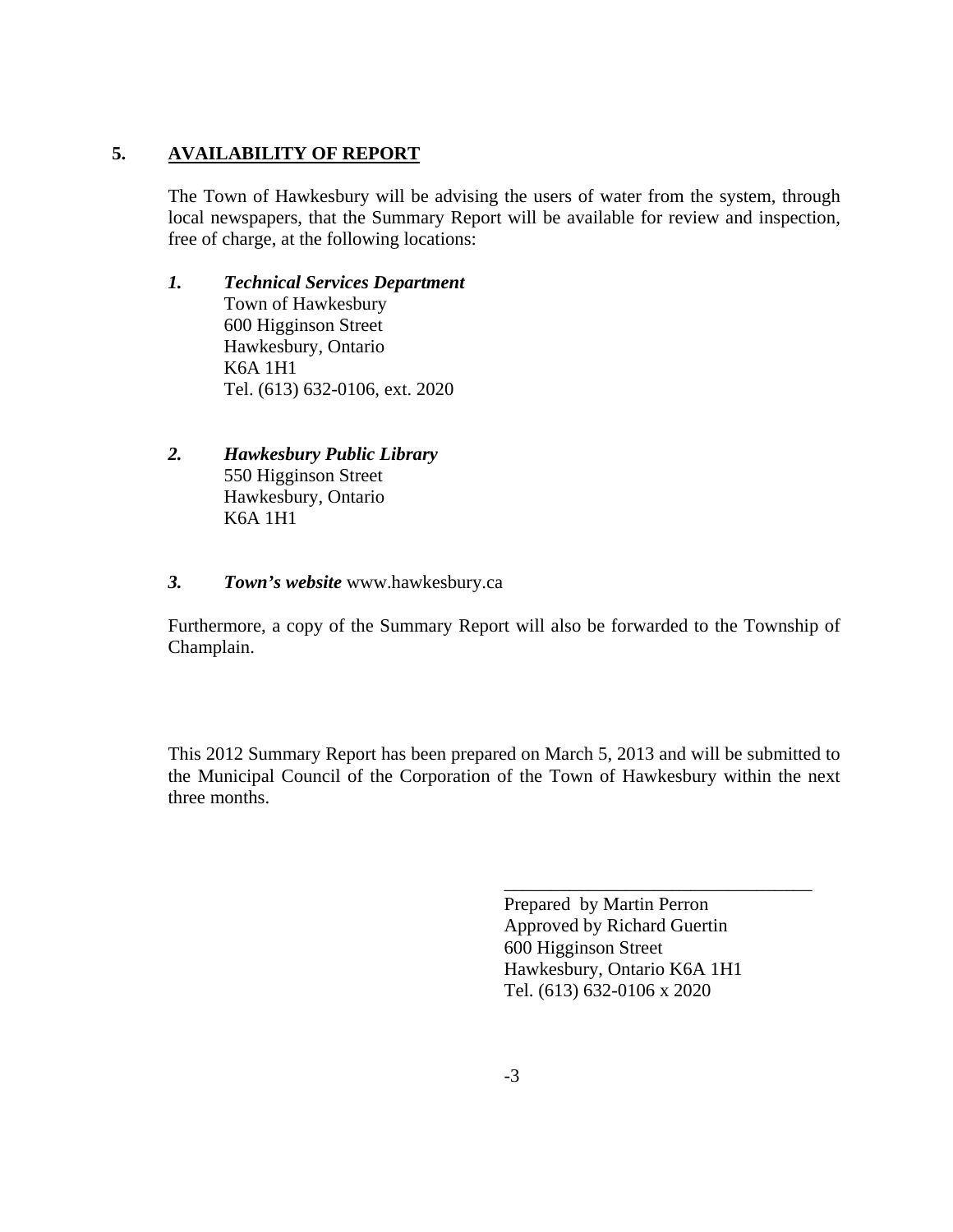**APPENDIX "A"**

**WATERWORKS DATA 2012**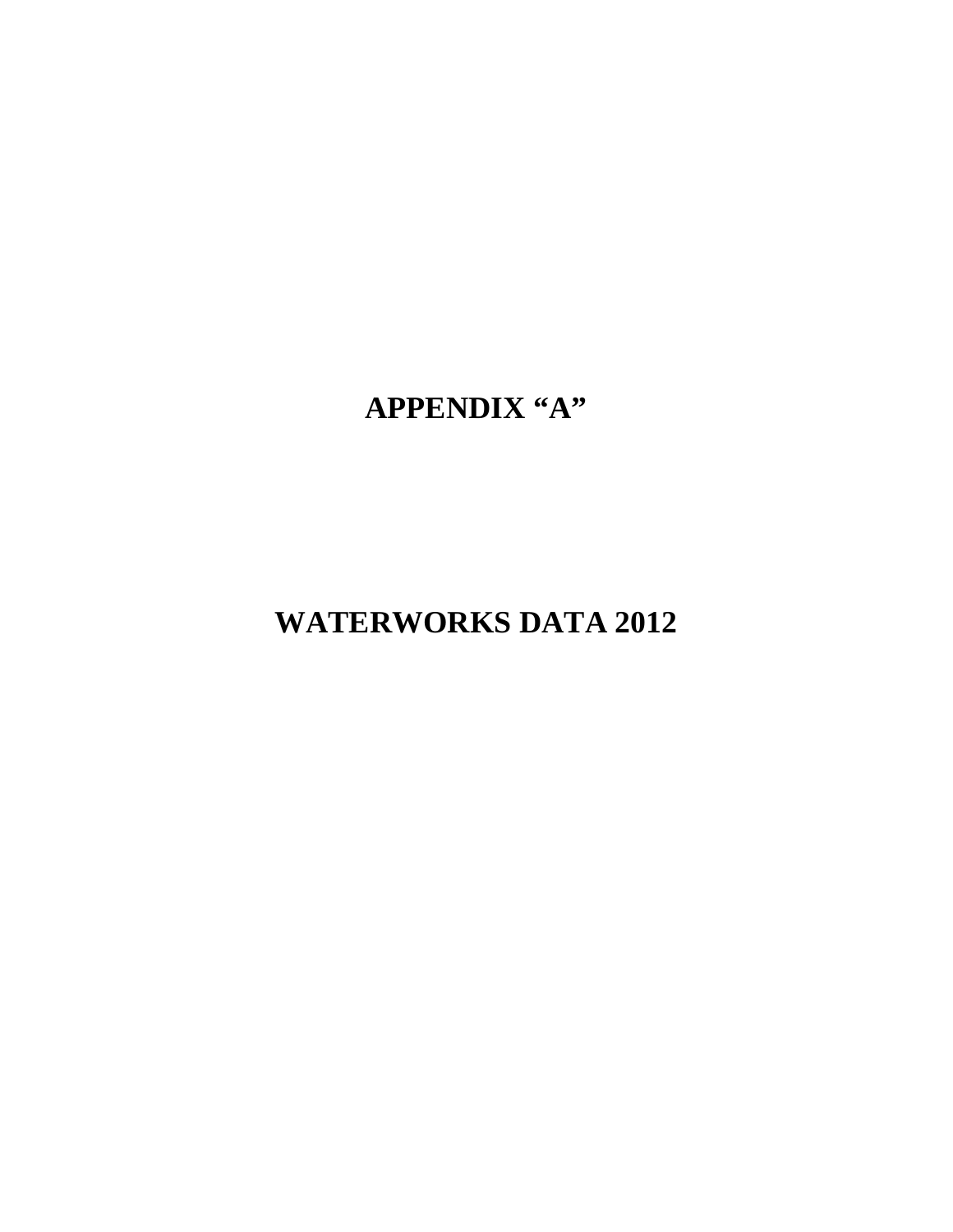|               |                             |                      | <b>FILTERS</b>       |                      |  |
|---------------|-----------------------------|----------------------|----------------------|----------------------|--|
| <b>MONTH</b>  |                             | Turb.<br>No.1        | Turb.<br>No.2        | Turb.<br>No.3        |  |
| JAN           | Avg.<br>Max<br>Min          | 0.10<br>0.15<br>0.07 | 0.11<br>0.15<br>0.08 | 0.11<br>0.17<br>0.07 |  |
| FEV           | Avg.<br>Max<br>Min          | 0.09<br>0.14<br>0.07 | 0.10<br>0.15<br>0.08 | 0.10<br>0.13<br>0.08 |  |
| <b>MARS</b>   | Avg.<br>Max<br>Min          | 0.11<br>0.21<br>0.08 | 0.10<br>0.14<br>0.08 | 0.10<br>0.16<br>0.08 |  |
| <b>APRIL</b>  | Avg.<br>Max<br>Min          | 0.12<br>0.16<br>0.09 | 0.12<br>0.15<br>0.09 | 0.12<br>0.17<br>0.09 |  |
| MAY           | Avg.<br>Max<br>Min          | 0.13<br>0.15<br>0.10 | 0.13<br>0.17<br>0.10 | 0.13<br>0.15<br>0.10 |  |
| JUNE          | Avg.<br>Max<br>Min          | 0.14<br>0.22<br>0.11 | 0.15<br>0.28<br>0.12 | 0.15<br>0.29<br>0.12 |  |
| JULY          | Avg.<br>Max<br>Min          | 0.15<br>0.22<br>0.10 | 0.15<br>0.19<br>0.11 | 0.15<br>0.20<br>0.10 |  |
| <b>AUGUST</b> | Avg.<br>Max<br>Min          | 0.13<br>0.15<br>0.11 | 0.13<br>0.16<br>0.11 | 0.13<br>0.16<br>0.10 |  |
| SEPT.         | Avg.<br>Max<br>Min          | 0.13<br>0.16<br>0.11 | 0.13<br>0.15<br>0.11 | 0.14<br>0.18<br>0.11 |  |
| OCTO.         | Avg.<br>Max<br>Min          | 0.16<br>0.21<br>0.12 | 0.15<br>0.20<br>0.11 | 0.17<br>0.21<br>0.12 |  |
| NOV.          | Avg.<br>Max<br>Min          | 0.11<br>0.21<br>0.07 | 0.11<br>0.27<br>0.07 | 0.11<br>0.18<br>0.07 |  |
| DEC.          | Avg.<br>Max<br>Min          | 0.09<br>0.12<br>0.07 | 0.09<br>0.12<br>0.08 | 0.10<br>0.27<br>0.08 |  |
|               | Avg.<br>Max<br>Min<br>Total | 0.12<br>0.22<br>0.07 | 0.12<br>0.28<br>0.07 | 0.13<br>0.29<br>0.07 |  |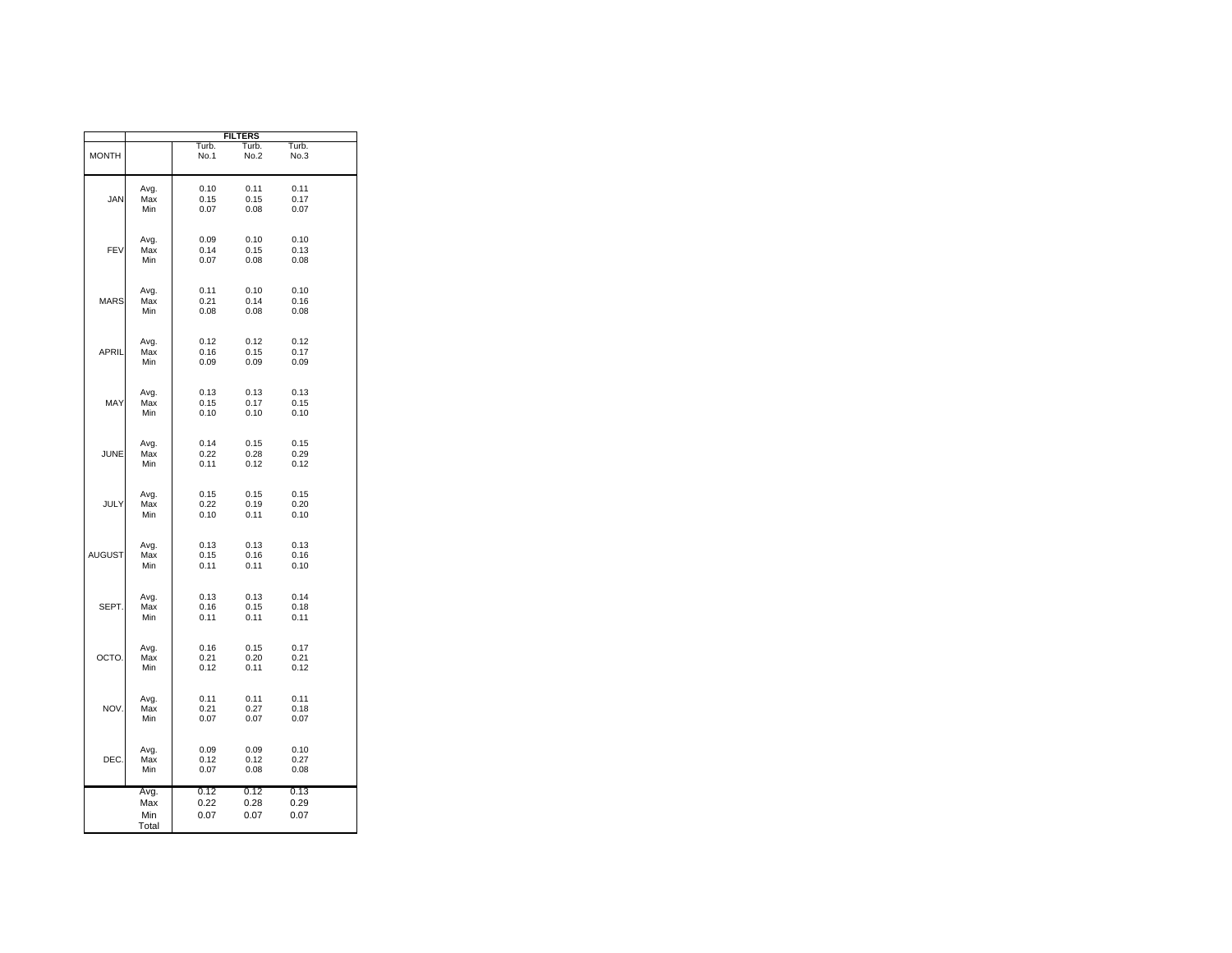|              |             |              |              |          |          | <b>RAW WATER</b> |                |                 |               |              |              |
|--------------|-------------|--------------|--------------|----------|----------|------------------|----------------|-----------------|---------------|--------------|--------------|
|              |             |              |              |          |          |                  | Residual       |                 |               | Free         | Total        |
| <b>MONTH</b> | Date        | Temp.        | pH           | Alk.     | Color    | Turb.            | Alum.          | Choli.          | E.Coli.       | Chlorine     | Chlorine     |
|              | Avg.        | 0.8          | 7.23         | 37       | 45       | 3.59             | 0.000          | 22.00           | 3.94          | 0.00         | 0.00         |
| <b>JAN</b>   | Max         | 1.1          | 7.38         | 47       | 48       | 5.39             | 0.000          | 284.00          | 48.00         | 0.00         | 0.00         |
|              | Min         | 0.4          | 6.95         | 30       | 40       | 2.88             | 0.000          | 0.00            | 0.00          | 0.00         | 0.00         |
|              |             |              |              |          |          |                  |                |                 |               |              |              |
|              | Avg.        | 0.7          | 7.12         | 32       | 45       | 3.46             | 0.000          | 85.21           | 14.86         | 0.00         | 0.00         |
| FEV          | Max         | 1.0          | 7.25         | 38       | 48       | 4.55             | 0.000          | 1096.00         | 208.00        | 0.00         | 0.00         |
|              | Min         | 0.4          | 7.04         | 29       | 43       | 3.08             | 0.000          | 0.00            | 0.00          | 0.00         | 0.00         |
|              | Avg.        | 0.8          | 7.20         | 45       | 48       | 12.38            | 0.000          | 89.03           | 15.35         | 0.00         | 0.00         |
| <b>MARS</b>  | Max         | 1.2          | 7.43         | 55       | 50       | 35.70            | 0.000          | 1430.00         | 280.00        | 0.00         | 0.00         |
|              | Min         | 0.4          | 7.08         | 32       | 45       | 3.70             | 0.000          | 0.00            | 0.00          | 0.00         | 0.00         |
|              | Total       |              |              |          |          |                  |                |                 |               |              |              |
|              | Avg.        | 4.8          | 7.36         | 53       | 50       | 26.60            | 0.000          | 29.67           | 7.00          | 0.00         | 0.00         |
| APRIL        | Max         | 8.8          | 7.52         | 59       | 50       | 61.55            | 0.000          | 520.00          | 180.00        | 0.00         | 0.00         |
|              | Min         | 1.3          | 7.21         | 46       | 50       | 8.43             | 0.000          | 0.00            | 0.00          | 0.00         | 0.00         |
|              | Avg.        | 12.4         | 7.26         | 42       | 50       | 10.58            | 0.000          | 15.97           | 2.13          | 0.00         | 0.00         |
| MAY          | Max         | 16.5         | 7.41         | 54       | 50       | 19.50            | 0.000          | 208.00          | 36.00         | 0.00         | 0.00         |
|              | Min         | 9.0          | 7.08         | 34       | 45       | 6.51             | 0.000          | 0.00            | 0.00          | 0.00         | 0.00         |
|              |             |              |              |          |          |                  |                |                 |               |              |              |
|              | Avg.        | 19.1         | 7.14         | 32       | 50       | 15.04            | 0.000          | 25.13           | 0.33          | 0.00         | 0.00         |
| JUNE         | Max         | 20.9         | 7.35         | 37       | 50       | 85.10            | 0.000          | 300.00          | 4.00          | 0.00         | 0.00         |
|              | Min         | 16.9         | 7.04         | 26       | 48       | 6.26             | 0.000          | 0.00            | 0.00          | 0.00         | 0.00         |
|              |             | 23.8         | 7.10         | 32       | 48       | 9.23             | 0.000          | 16.39           | 0.13          | 0.00         | 0.00         |
| JULY         | Avg.<br>Max | 25.9         | 7.21         | 38       | 50       | 21.70            | 0.000          | 308.00          | 4.00          | 0.00         | 0.00         |
|              | Min         | 20.6         | 7.02         | 30       | 41       | 4.77             | 0.000          | 0.00            | 0.00          | 0.00         | 0.00         |
|              |             |              |              |          |          |                  |                |                 |               |              |              |
|              | Avg.        | 23.7         | 7.06         | 32       | 39       | 4.33             | 0.000          | 23.68           | 0.26          | 0.00         | 0.00         |
| AUG          | Max         | 25.0         | 7.16         | 35       | 45       | 5.28             | 0.000          | 204.00          | 4.00          | 0.00         | 0.00         |
|              | Min         | 21.5         | 6.99         | 30       | 35       | 3.40             | 0.000          | 0.00            | 0.00          | 0.00         | 0.00         |
|              |             |              |              | 38       | 38       |                  |                |                 |               |              |              |
| SEPT.        | Avg.<br>Max | 20.2<br>22.3 | 7.02<br>7.12 | 43       | 48       | 4.20<br>6.52     | 0.000<br>0.000 | 19.33<br>172.00 | 0.47<br>10.00 | 0.00<br>0.00 | 0.00<br>0.00 |
|              | Min         | 18.9         | 6.94         | 34       | 30       | 2.77             | 0.000          | 0.00            | 0.00          | 0.00         | 0.00         |
|              |             |              |              |          |          |                  |                |                 |               |              |              |
|              | Avg.        | 14.8         | 6.96         | 41       | 43       | 6.58             | 0.000          | 23.61           | 1.42          | 0.00         | 0.00         |
| OCTO.        | Max         | 18.1         | 7.13         | 47       | 50       | 15.95            | 0.000          | 240.00          | 28.00         | 0.00         | 0.00         |
|              | Min         | 11.0         | 6.83         | 37       | 33       | 3.58             | 0.000          | 0.00            | 0.00          | 0.00         | 0.00         |
|              |             |              |              |          |          |                  |                |                 |               |              |              |
| <b>NOV</b>   | Avg.        | 9.0<br>10.9  | 6.97<br>7.12 | 42<br>46 | 45<br>91 | 4.37<br>8.54     | 0.000          | 20.43<br>192.00 | 3.33          | 0.00         | 0.00<br>0.00 |
|              | Max<br>Min  | 7.0          | 6.81         | 37       | 35       | 3.32             | 0.000<br>0.000 | 0.00            | 40.00<br>0.00 | 0.00<br>0.00 | 0.00         |
|              |             |              |              |          |          |                  |                |                 |               |              |              |
|              | Avg.        | 3.8          | 7.08         | 48       | 49       | 9.19             | 0.000          | 17.24           | 10.77         | 0.00         | 0.00         |
| DEC.         | Max         | 6.9          | 7.25         | 56       | 50       | 16.95            | 0.000          | 280.00          | 104.00        | 0.00         | 0.00         |
|              | Min         | 0.9          | 6.88         | 40       | 45       | 4.05             | 0.000          | 0.00            | 0.00          | 0.00         | 0.00         |
|              | Avg.        | 11.17        | 7.13         | 39.49    | 45.71    | 9.13             | 0.00           | 32.31           | 5.00          | 0.00         | 0.00         |
|              | Max         | 25.85        | 7.52         | 59.00    | 90.50    | 85.10            | 0.00           | 1430.00         | 280.00        | 0.00         | 0.00         |
|              | Min         | 0.35         | 6.81         | 25.50    | 30.00    | 2.77             | 0.00           | 0.00            | 0.00          | 0.00         | 0.00         |
|              | Total       |              |              |          |          |                  |                |                 |               |              |              |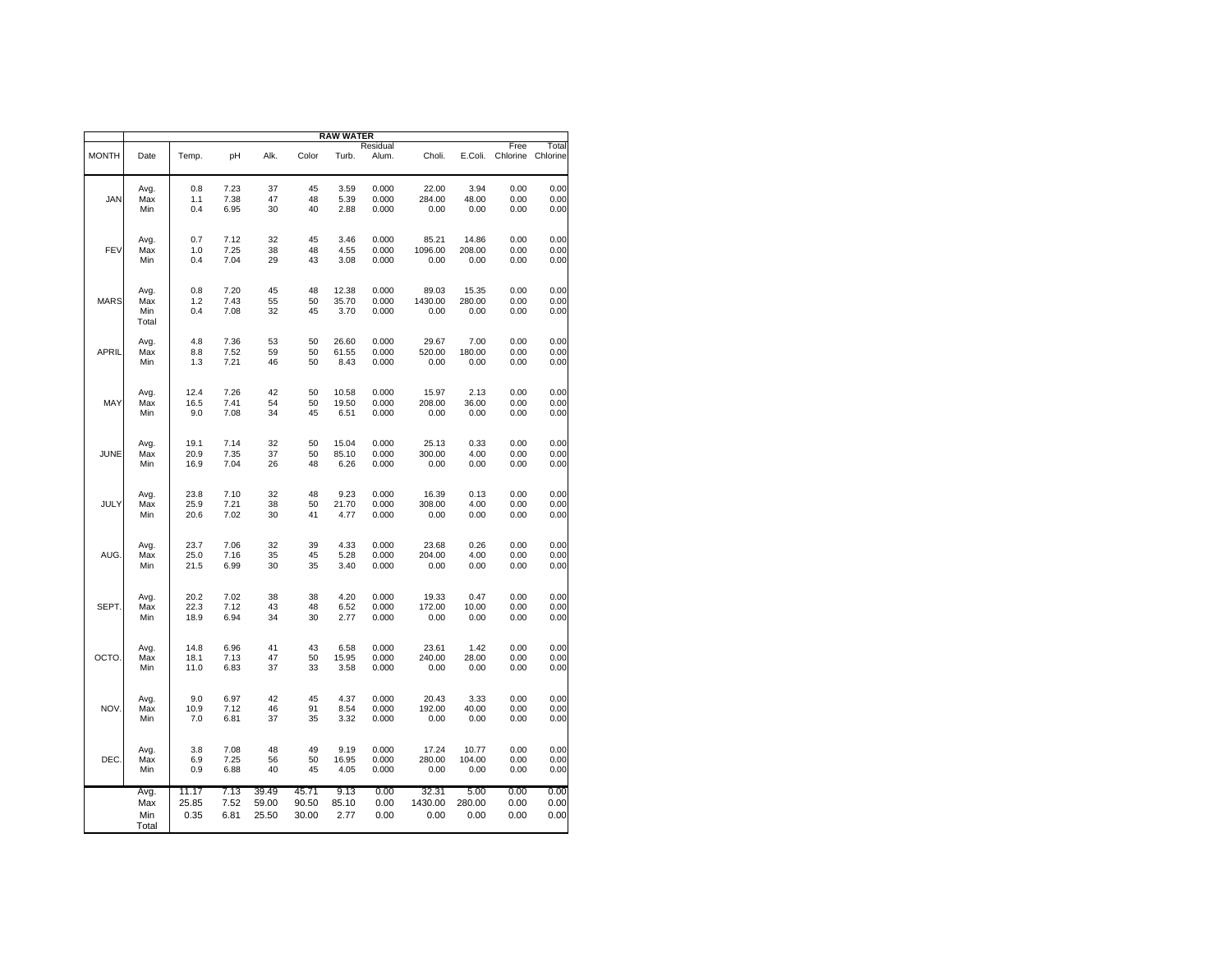|              |                             |                        |                      |                         |                         |                      |                      |                         |                      | TREATED WATER                   |                      |                      |                      |                      |                      |                      |                                     |                      |
|--------------|-----------------------------|------------------------|----------------------|-------------------------|-------------------------|----------------------|----------------------|-------------------------|----------------------|---------------------------------|----------------------|----------------------|----------------------|----------------------|----------------------|----------------------|-------------------------------------|----------------------|
| <b>MONTH</b> | Date                        | Temp.                  | pH                   |                         | Alk. Hardness           | Color Turb.          |                      | Residual<br>Alum.       |                      | Free<br>Fluor Chlorine Chlorine | Total                | Comb.<br>Chlorine    | Choli.               |                      |                      |                      | E.Coli. THM #1 THM #2 THM #3 THM #4 |                      |
| JAN          | Avg.                        | 0.7                    | 7.48                 | 38                      | 58                      | 3                    | 0.22                 | 0.000                   | 0.56                 | 0.79                            | 1.01                 | 0.21                 | 0.00                 | 0.00                 | 0.00                 | 0.00                 | 0.00                                | 0.00                 |
|              | Max                         | 1.1                    | 8.07                 | 46                      | 72                      | 3                    | 0.29                 | 0.000                   | 0.71                 | 0.98                            | 1.20                 | 0.28                 | 0.00                 | 0.00                 | 0.00                 | 0.00                 | 0.00                                | 0.00                 |
|              | Min                         | 0.2                    | 7.13                 | 33                      | 44                      | 3                    | 0.19                 | 0.000                   | 0.16                 | 0.69                            | 0.89                 | 0.17                 | 0.00                 | 0.00                 | 0.00                 | 0.00                 | 0.00                                | 0.00                 |
| FEV          | Avg.                        | 0.4                    | 7.36                 | 33                      | 47                      | 3                    | 0.21                 | 0.000                   | 0.64                 | 0.77                            | 1.00                 | 0.24                 | 0.00                 | 0.00                 | 0.00                 | 0.00                 | 0.00                                | 0.00                 |
|              | Max                         | 0.8                    | 7.55                 | 38                      | 52                      | 3                    | 0.24                 | 0.000                   | 0.70                 | 0.91                            | 1.14                 | 0.30                 | 0.00                 | 0.00                 | 0.00                 | 0.00                 | 0.00                                | 0.00                 |
|              | Min                         | 0.2                    | 7.25                 | 30                      | 38                      | $\overline{c}$       | 0.19                 | 0.000                   | 0.60                 | 0.67                            | 0.84                 | 0.17                 | 0.00                 | 0.00                 | 0.00                 | 0.00                 | 0.00                                | 0.00                 |
| <b>MARS</b>  | Avg.<br>Max<br>Min<br>Total | 0.6<br>1.1<br>0.3      | 7.36<br>7.56<br>7.18 | 44<br>55<br>32          | 61<br>78<br>44          | 3<br>3<br>3          | 0.22<br>0.26<br>0.20 | 0.000<br>0.000<br>0.000 | 0.64<br>0.70<br>0.59 | 0.79<br>1.01<br>0.57            | 1.05<br>1.33<br>0.82 | 0.26<br>0.35<br>0.20 | 0.00<br>0.00<br>0.00 | 0.00<br>0.00<br>0.00 | 0.00<br>0.00<br>0.00 | 0.00<br>0.00<br>0.00 | 0.00<br>0.00<br>0.00                | 0.00<br>0.00<br>0.00 |
| APRIL        | Avg.                        | 4.3                    | 7.39                 | 51                      | 71                      | 3                    | 0.22                 | 0.000                   | 0.63                 | 0.85                            | 1.10                 | 0.25                 | 0.00                 | 0.00                 | 0.00                 | 0.00                 | 0.00                                | 0.00                 |
|              | Max                         | 8.1                    | 7.55                 | 58                      | 80                      | 3                    | 0.25                 | 0.001                   | 0.70                 | 1.00                            | 1.26                 | 0.35                 | 0.00                 | 0.00                 | 0.00                 | 0.00                 | 0.00                                | 0.00                 |
|              | Min                         | 1.8                    | 7.21                 | 45                      | 64                      | 3                    | 0.19                 | 0.000                   | 0.21                 | 0.75                            | 0.95                 | 0.19                 | 0.00                 | 0.00                 | 0.00                 | 0.00                 | 0.00                                | 0.00                 |
| MAY          | Avg.                        | 11.8                   | 7.36                 | 41                      | 57                      | 3                    | 0.21                 | 0.000                   | 0.62                 | 0.80                            | 1.00                 | 0.20                 | 0.00                 | 0.00                 | 0.00                 | 0.00                 | 0.00                                | 0.00                 |
|              | Max                         | 15.9                   | 7.60                 | 50                      | 68                      | 3                    | 0.27                 | 0.011                   | 0.73                 | 0.95                            | 1.16                 | 0.23                 | 0.00                 | 0.00                 | 0.00                 | 0.00                 | 0.00                                | 0.00                 |
|              | Min                         | 8.5                    | 7.18                 | 33                      | 46                      | 3                    | 0.18                 | 0.000                   | 0.56                 | 0.64                            | 0.81                 | 0.16                 | 0.00                 | 0.00                 | 0.00                 | 0.00                 | 0.00                                | 0.00                 |
| JUNE         | Avg.                        | 18.8                   | 7.37                 | 32                      | 45                      | 3                    | 0.22                 | 0.000                   | 0.63                 | 0.81                            | 0.99                 | 0.18                 | 0.00                 | 0.00                 | 0.00                 | 0.00                 | 0.00                                | 0.00                 |
|              | Max                         | 20.6                   | 7.71                 | 36                      | 54                      | 3                    | 0.35                 | 0.004                   | 0.70                 | 1.05                            | 1.25                 | 0.23                 | 0.00                 | 0.00                 | 0.00                 | 0.00                 | 0.00                                | 0.00                 |
|              | Min                         | 16.6                   | 7.07                 | 27                      | 38                      | $\overline{2}$       | 0.17                 | 0.000                   | 0.58                 | 0.65                            | 0.80                 | 0.14                 | 0.00                 | 0.00                 | 0.00                 | 0.00                 | 0.00                                | 0.00                 |
| JULY         | Avg.                        | 23.3                   | 7.36                 | 32                      | 46                      | 3                    | 0.23                 | 0.000                   | 0.63                 | 0.86                            | 1.04                 | 0.18                 | 0.00                 | 0.00                 | 0.00                 | 0.00                 | 0.00                                | 0.00                 |
|              | Max                         | 25.1                   | 7.69                 | 35                      | 52                      | 3                    | 0.32                 | 0.001                   | 0.71                 | 1.05                            | 1.20                 | 0.23                 | 0.00                 | 0.00                 | 0.00                 | 0.00                 | 0.00                                | 0.00                 |
|              | Min                         | 21.0                   | 7.17                 | 30                      | 40                      | 3                    | 0.18                 | 0.000                   | 0.52                 | 0.64                            | 0.83                 | 0.13                 | 0.00                 | 0.00                 | 0.00                 | 0.00                 | 0.00                                | 0.00                 |
| AUG.         | Avg.                        | 23.6                   | 7.30                 | 32                      | 43                      | 3                    | 0.22                 | 0.000                   | 0.56                 | 0.87                            | 1.04                 | 0.18                 | 0.00                 | 0.00                 | 0.00                 | 0.00                 | 0.00                                | 0.00                 |
|              | Max                         | 25.0                   | 7.74                 | 34                      | 50                      | 3                    | 0.30                 | 0.006                   | 0.71                 | 1.04                            | 1.21                 | 0.22                 | 0.00                 | 0.00                 | 0.00                 | 0.00                 | 0.00                                | 0.00                 |
|              | Min                         | 21.3                   | 7.10                 | 30                      | 38                      | 3                    | 0.18                 | 0.000                   | 0.23                 | 0.76                            | 0.94                 | 0.11                 | 0.00                 | 0.00                 | 0.00                 | 0.00                 | 0.00                                | 0.00                 |
| SEPT.        | Avg.                        | 20.0                   | 7.29                 | 38                      | 50                      | 3                    | 0.27                 | 0.000                   | 0.63                 | 0.89                            | 1.08                 | 0.19                 | 0.00                 | 0.00                 | 0.00                 | 0.00                 | 0.00                                | 0.00                 |
|              | Max                         | 21.9                   | 7.49                 | 43                      | 54                      | 3                    | 0.37                 | 0.006                   | 0.72                 | 1.01                            | 1.23                 | 0.24                 | 0.00                 | 0.00                 | 0.00                 | 0.00                 | 0.00                                | 0.00                 |
|              | Min                         | 18.7                   | 7.08                 | 33                      | 36                      | 3                    | 0.24                 | 0.000                   | 0.55                 | 0.69                            | 0.88                 | 0.15                 | 0.00                 | 0.00                 | 0.00                 | 0.00                 | 0.00                                | 0.00                 |
| OCTO.        | Avg.                        | 14.6                   | 7.43                 | 40                      | 54                      | 3                    | 0.34                 | 0.000                   | 0.62                 | 0.87                            | 1.05                 | 0.19                 | 0.00                 | 0.00                 | 0.00                 | 0.00                 | 0.00                                | 0.00                 |
|              | Max                         | 17.3                   | 7.68                 | 47                      | 66                      | 3                    | 0.42                 | 0.000                   | 0.72                 | 1.11                            | 1.31                 | 0.25                 | 0.00                 | 0.00                 | 0.00                 | 0.00                 | 0.00                                | 0.00                 |
|              | Min                         | 10.4                   | 7.25                 | 36                      | 30                      | 3                    | 0.28                 | 0.000                   | 0.53                 | 0.71                            | 0.89                 | 0.14                 | 0.00                 | 0.00                 | 0.00                 | 0.00                 | 0.00                                | 0.00                 |
| <b>NOV</b>   | Avg.                        | 8.2                    | 7.32                 | 42                      | 55                      | 3                    | 0.29                 | 0.002                   | 0.48                 | 0.86                            | 1.07                 | 0.21                 | 0.00                 | 0.00                 | 0.00                 | 0.00                 | 0.00                                | 0.00                 |
|              | Max                         | 9.9                    | 7.59                 | 45                      | 62                      | 3                    | 0.38                 | 0.033                   | 0.70                 | 1.07                            | 1.32                 | 0.26                 | 0.00                 | 0.00                 | 0.00                 | 0.00                 | 0.00                                | 0.00                 |
|              | Min                         | 6.0                    | 7.21                 | 38                      | 40                      | 3                    | 0.24                 | 0.000                   | 0.07                 | 0.75                            | 0.94                 | 0.17                 | 0.00                 | 0.00                 | 0.00                 | 0.00                 | 0.00                                | 0.00                 |
| DEC          | Avg.                        | 3.2                    | 7.44                 | 49                      | 67                      | 3                    | 0.27                 | 0.000                   | 0.64                 | 0.86                            | 1.07                 | 0.22                 | 0.00                 | 0.00                 | 0.00                 | 0.00                 | 0.00                                | 0.00                 |
|              | Max                         | 5.3                    | 8.48                 | 55                      | 74                      | 3                    | 0.43                 | 0.003                   | 0.70                 | 1.01                            | 1.26                 | 0.32                 | 0.00                 | 0.00                 | 0.00                 | 0.00                 | 0.00                                | 0.00                 |
|              | Min                         | 0.9                    | 7.09                 | 43                      | 56                      | $\overline{2}$       | 0.23                 | 0.000                   | 0.56                 | 0.65                            | 0.85                 | 0.16                 | 0.00                 | 0.00                 | 0.00                 | 0.00                 | 0.00                                | 0.00                 |
|              | Avg.<br>Max<br>Min<br>Total | 10.79<br>25.10<br>0.15 | 7.37<br>8.48<br>7.07 | 39.29<br>58.00<br>27.00 | 54.28<br>80.00<br>29.50 | 2.98<br>3.00<br>2.00 | 0.25<br>0.43<br>0.17 | 0.00<br>0.03<br>0.00    | 0.61<br>0.73<br>0.07 | 0.83<br>1.11<br>0.57            | 1.04<br>1.33<br>0.80 | 0.21<br>0.35<br>0.11 | 0.00<br>0.00<br>0.00 | 0.00<br>0.00<br>0.00 | 0.00<br>0.00<br>0.00 | 0.00<br>0.00<br>0.00 | 0.00<br>0.00<br>0.00                | 0.00<br>0.00<br>0.00 |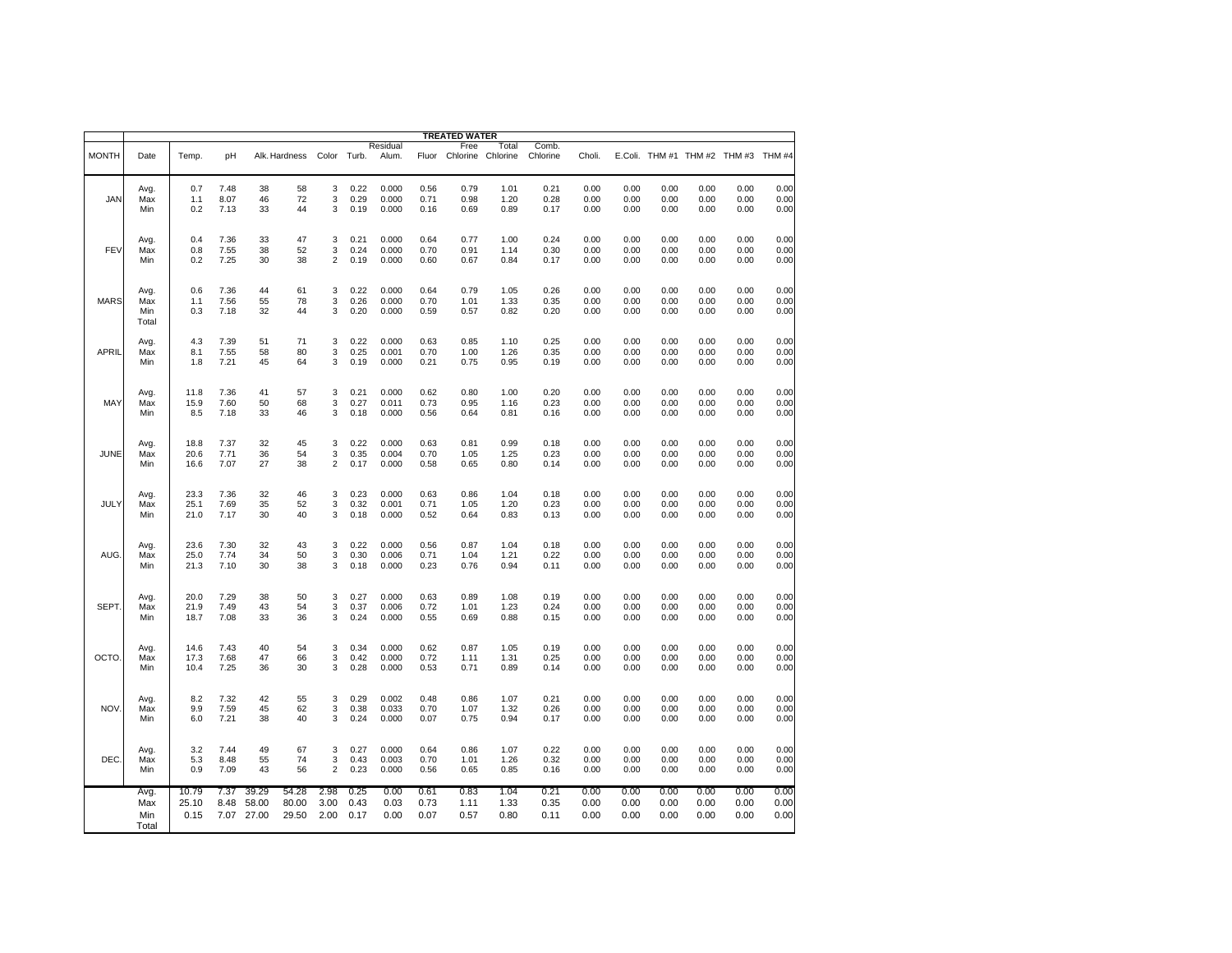|               |              | <b>BACKWASH</b> | WATER PRODUCTION |                   |        |        |                 |                 |  |  |
|---------------|--------------|-----------------|------------------|-------------------|--------|--------|-----------------|-----------------|--|--|
|               |              | TSS             | Raw              | City              | Back   | Plant  | Total           | Town            |  |  |
| <b>MONTH</b>  |              | (mg/l)          |                  | Water Consumption | Wash   | Use    | Production      | Flow            |  |  |
|               |              |                 | (M3)             | (M3)              | (M3)   | (M3)   | (m3/d)          | (m3/d)          |  |  |
|               |              |                 |                  |                   |        |        |                 |                 |  |  |
|               | Avg.         | 0.0             |                  |                   |        |        | 8,484           | 8,390           |  |  |
| <b>JAN</b>    | Max          | 0.0             |                  |                   |        |        | 10,004          | 9,917           |  |  |
|               | Min          | 0.0             |                  |                   |        |        | 7,118           | 6,995           |  |  |
|               | Total        |                 | 274,914          | 258,408           | 4,605  | 6,803  | 263,013         | 260,094         |  |  |
|               |              |                 |                  |                   |        |        |                 |                 |  |  |
| FEV           | Avg.<br>Max  | 0.0<br>0.0      |                  |                   |        |        | 9,093           | 8,982           |  |  |
|               | Min          | 0.0             |                  |                   |        |        | 10,210<br>8,101 | 10,266<br>7,980 |  |  |
|               | Total        |                 | 268,538          | 250,159           | 4,454  | 6,142  | 254,612         | 251,490         |  |  |
|               |              |                 |                  |                   |        |        |                 |                 |  |  |
|               | Avg.         | 0.0             |                  |                   |        |        | 8,683           | 8,577           |  |  |
| <b>MARS</b>   | Max          | 0.0             |                  |                   |        |        | 10,237          | 9,998           |  |  |
|               | Min          | 0.0             |                  |                   |        |        | 7,845           | 7,750           |  |  |
|               | Total        |                 | 283,331          | 264,774           | 4,407  | 6,621  | 269,181         | 265,874         |  |  |
|               |              |                 |                  |                   |        |        |                 |                 |  |  |
|               | Avg.         | 0.0             |                  |                   |        |        | 8,550           | 8,446           |  |  |
| <b>APRIL</b>  | Max          | 0.0             |                  |                   |        |        | 9,841           | 9,745           |  |  |
|               | Min          | 0.0             |                  |                   |        |        | 7,576           | 7,426           |  |  |
|               | Total        |                 | 267,273          | 251,943           | 4,543  | 6,459  | 256,486         | 253,383         |  |  |
|               |              |                 |                  |                   |        |        |                 |                 |  |  |
|               | Avg.         | 0.0             |                  |                   |        |        | 8,743           | 8,648           |  |  |
| MAY           | Max          | 0.0             |                  |                   |        |        | 10,458          | 10,394          |  |  |
|               | Min          | 0.0             |                  |                   |        |        | 7,587           | 7,566           |  |  |
|               | Total        |                 | 285,795          | 266,672           | 4,367  | 6,753  | 271,039         | 268,073         |  |  |
|               | Avg.         | 0.0             |                  |                   |        |        | 9,132           | 9,017           |  |  |
| <b>JUNE</b>   | Max          | 0.0             |                  |                   |        |        | 11,009          | 10,867          |  |  |
|               | Min          | 0.0             |                  |                   |        |        | 7,406           | 7,433           |  |  |
|               | Total        |                 | 286,796          | 269,212           | 4,748  | 7,230  | 273,960         | 270,520         |  |  |
|               |              |                 |                  |                   |        |        |                 |                 |  |  |
|               | Avg.         | 0.0             |                  |                   |        |        | 8,872           | 8,764           |  |  |
| JULY          | Max          | 0.0             |                  |                   |        |        | 10,617          | 10,674          |  |  |
|               | Min          | 0.0             |                  |                   |        |        | 8,100           | 7,995           |  |  |
|               | Total        |                 | 286,746          | 270,217           | 4,802  | 8,375  | 275,019         | 271,675         |  |  |
|               |              |                 |                  |                   |        |        |                 |                 |  |  |
|               | Avg.         | 0.0             |                  |                   |        |        | 8,895           | 8,800           |  |  |
| <b>AUGUST</b> | Max          | 0.0             |                  |                   |        |        | 10,126          | 10,029          |  |  |
|               | Min          | 0.0             |                  |                   |        |        | 7,407           | 7,305           |  |  |
|               | Total        |                 | 287,573          | 271,044           | 4,709  | 8,372  | 275,753         | 272,799         |  |  |
|               |              |                 |                  |                   |        |        |                 |                 |  |  |
|               | Avg.         | 0.0             |                  |                   |        |        | 7,948           | 7,846           |  |  |
| SEPT.         | Max          | 0.0             |                  |                   |        |        | 9,204           | 9,183           |  |  |
|               | Min<br>Total | 0.0             | 249,226          | 233,877           | 4,554  | 8,086  | 6,670           | 6,515           |  |  |
|               |              |                 |                  |                   |        |        | 238,431         | 235,374         |  |  |
|               | Avg.         | 0.0             |                  |                   |        |        | 7,960           | 7,851           |  |  |
| OCTO.         | Max          | 0.0             |                  |                   |        |        | 13,681          | 13,948          |  |  |
|               | Min          | 0.0             |                  |                   |        |        | 6,845           | 6,810           |  |  |
|               | Total        |                 | 258,018          | 241,695           | 5,073  | 7,534  | 246,768         | 243,371         |  |  |
|               |              |                 |                  |                   |        |        |                 |                 |  |  |
|               | Avg.         | 0.0             |                  |                   |        |        | 7,815           | 7,723           |  |  |
| NOV.          | Max          | 0.0             |                  |                   |        |        | 8,997           | 8,925           |  |  |
|               | Min          | 0.0             |                  |                   |        |        | 7,003           | 6,882           |  |  |
|               | Total        |                 | 245,958          | 230,088           | 4,354  | 6,671  | 234,442         | 231,675         |  |  |
|               |              |                 |                  |                   |        |        |                 |                 |  |  |
|               | Avg.         | 0.0             |                  |                   |        |        | 8,322           | 8,224           |  |  |
| DEC.          | Max          | 0.0             |                  |                   |        |        | 11,047          | 10,959          |  |  |
|               | Min          | 0.0             |                  |                   |        |        | 7,250           | 7,105           |  |  |
|               | Total        |                 | 269,598          | 253,281           | 4,700  | 6,899  | 257,981         | 254,946         |  |  |
|               | Avg.         | 0.00            |                  |                   |        |        | 8,541           |                 |  |  |
|               | Max          | 0.00            |                  |                   |        |        | 13,681          |                 |  |  |
|               | Min          | 0.00            |                  |                   |        |        | 6,670           |                 |  |  |
|               | Total        |                 | 3,263,765        | 3,061,370         | 55,314 | 85,945 | 3,116,684       |                 |  |  |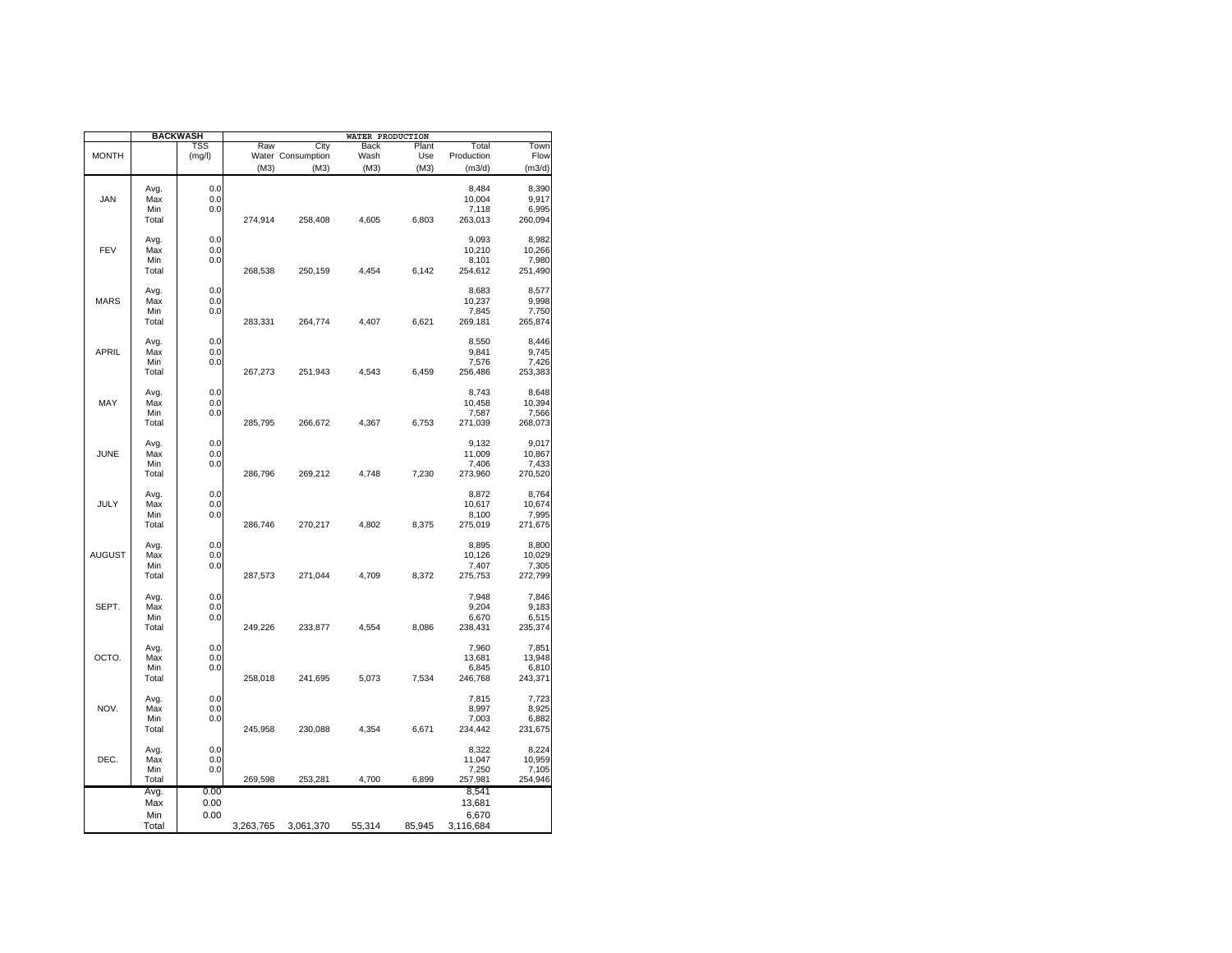|               |                             |                 | <b>CHLORINE</b>      |                 |                      |                       | <b>SILICA</b>        |                                   | <b>LIME</b>       |                         | <b>ALUM</b>     |                         |                   | <b>FLUOR</b>               |                                                     |
|---------------|-----------------------------|-----------------|----------------------|-----------------|----------------------|-----------------------|----------------------|-----------------------------------|-------------------|-------------------------|-----------------|-------------------------|-------------------|----------------------------|-----------------------------------------------------|
| <b>MONTH</b>  |                             | Monthly<br>(kg) | Dosage<br>(mg/l)     | Chateau<br>(kg) | Chateau<br>(mg/l)    | Silica (c)<br>(litre) | Alum. (c)<br>(litre) | Dosage<br>$Si\bar{O}_2$<br>(mg/l) | Lime (c.)<br>(kg) | Dosage<br>(mg/l)        | Alum<br>(litre) | Dosage<br>(mg/l)        | Fluor(b)<br>(lbs) | Fluor <sup>©</sup><br>(kg) | Dosage<br>(mg/l)                                    |
| JAN           | Avg.<br>Max<br>Min<br>Total | 615.0           | 2.24<br>5.01<br>0.58 | 5.5             | 0.24<br>0.74<br>0.01 | 674                   | 336                  | 0.98<br>1.45<br>0.32              | 3,077.1           | 11.92<br>13.07<br>10.61 | 20,615.1        | 46.35<br>63.34<br>36.92 | 586.3             | 115.9                      | 0.43<br>$0.52$<br>$0.15$                            |
| FEV           | Avg.<br>Max<br>Min<br>Total | 590.0           | 2.19<br>2.93<br>1.46 | 10.4            | 0.48<br>0.95<br>0.26 | 688                   | 341                  | 1.02<br>1.21<br>0.90              | 2,760.0           | 11.03<br>12.01<br>10.61 | 17,704.0        | 40.66<br>44.90<br>37.32 | 670.5             | 132.6                      | 0.49<br>0.52<br>0.46                                |
| <b>MARS</b>   | Avg.<br>Max<br>Min<br>Total | 655.0           | 2.32<br>4.58<br>1.06 | 6.1             | 0.26<br>0.62<br>0.00 | 772                   | 383                  | 1.09<br>1.20<br>1.03              | 3,445.2           | 13.02<br>14.43<br>12.01 | 21,642.8        | 47.27<br>67.59<br>40.42 | 705.5             | 139.5                      | $0.49$<br>$0.54$<br>0.41                            |
| <b>APRIL</b>  | Avg.<br>Max<br>Min<br>Total | 660.0           | 2.46<br>3.68<br>1.17 | 4.0             | 0.29<br>0.68<br>0.01 | 699                   | 348                  | 1.04<br>1.12<br>0.97              | 3,466.8           | 13.76<br>14.00<br>13.47 | 22,402.2        | 51.71<br>59.17<br>41.54 | 637.9             | 126.2                      | 0.47<br>0.53<br>0.14                                |
| MAY           | Avg.<br>Max<br>Min<br>Total | 665.0           | 2.33<br>3.49<br>1.15 | 7.0             | 0.45<br>1.01<br>0.05 | 750                   | 370                  | 1.05<br>1.25<br>0.87              | 3,495.7           | 13.11<br>13.51<br>12.78 | 24,175.1        | 52.18<br>57.81<br>40.23 | 709.1             | 140.2                      | 0.49<br>0.52<br>0.27                                |
| JUNE          | Avg.<br>Max<br>Min<br>Total | 800.0           | 2.80<br>4.48<br>1.10 | 9.3             | 0.46<br>0.81<br>0.11 | 760                   | 381                  | 1.05<br>1.33<br>0.95              | 3,394.2           | 12.60<br>13.59<br>11.84 | 20,922.4        | 44.90<br>56.10<br>37.44 | 733.4             | 145.0                      | 0.51<br>$0.62$<br>$0.42$                            |
| JULY          | Avg.<br>Max<br>Min<br>Total | 900.0           | 3.14<br>5.13<br>1.61 | 11.8            | 0.42<br>1.05<br>0.00 | 754                   | 379                  | 1.05<br>1.39<br>0.55              | 3,849.0           | 14.23<br>14.96<br>11.56 | 21,185.6        | 45.60<br>57.80<br>40.29 | 724.9             | 143.3                      | 0.50<br>0.54<br>0.47                                |
| <b>AUGUST</b> | Avg.<br>Max<br>Min<br>Total | 900.0           | 3.15<br>5.46<br>1.56 | 17.5            | 0.64<br>1.16<br>0.30 | 695                   | 347                  | 0.96<br>1.21<br>0.82              | 3,527.3           | 13.03<br>13.68<br>11.56 | 18,988.8        | 40.70<br>45.82<br>36.05 | 650.0             | 128.5                      | $0.45$<br>$0.55$<br>$0.15$                          |
| SEPT.         | Avg.<br>Max<br>Min<br>Total | 765.0           | 3.07<br>5.44<br>1.88 | 14.6            | 0.65<br>1.03<br>0.45 | 619                   | 311                  | 0.99<br>1.09<br>0.82              | 3,258.0           | 13.92<br>14.84<br>12.93 | 16,953.1        | 41.98<br>54.73<br>37.01 | 627.8             | 124.2                      | 0.50<br>$0.55$<br>$0.46$                            |
| OCTO.         | Avg.<br>Max<br>Min<br>Total | 782.0           | 3.09<br>4.60<br>1.56 | 17.4            | 1.00<br>7.24<br>0.16 | 639                   | 326                  | 0.99<br>1.46<br>0.72              | 3,445.5           | 14.31<br>15.53<br>12.82 | 17,532.0        | 42.25<br>54.86<br>19.77 | 643.7             | 127.3                      | 0.49<br>0.54<br>0.43                                |
| NOV.          | Avg.<br>Max<br>Min<br>Total | 650.0           | 2.66<br>4.51<br>0.00 | 6.9             | 0.47<br>1.13<br>0.08 | 612                   | 316                  | 0.96<br>1.17<br>0.00              | 3,072.2           | 13.33<br>14.41<br>0.00  | 17,612.2        | 44.19<br>50.27<br>41.30 | 480.8             | 95.1                       | $\begin{array}{c} 0.38 \\ 0.51 \\ 0.02 \end{array}$ |
| DEC.          | Avg.<br>Max<br>Min<br>Total | 665.0           | 2.48<br>5.10<br>0.65 | 9.5             | 0.46<br>0.86<br>0.22 | 734                   | 374                  | 1.08<br>1.20<br>0.97              | 3,763.6           | 14.90<br>15.32<br>14.20 | 20,865.3        | 47.59<br>51.44<br>37.07 | 684.6             | 135.4                      | 0.50<br>0.56<br>0.47                                |
|               | Avg.<br>Max<br>Min<br>Total | 8,647.0         |                      | 120.0           | 0.48<br>7.24<br>0.00 | 8,397                 | 4,209                | 1.02<br>1.46<br>0.00              | 40,555            | 13.26<br>15.53<br>0.00  | 240,599         | 45.45<br>67.59<br>19.77 | 7,855             | 1,553                      | 0.48<br>0.62<br>0.02                                |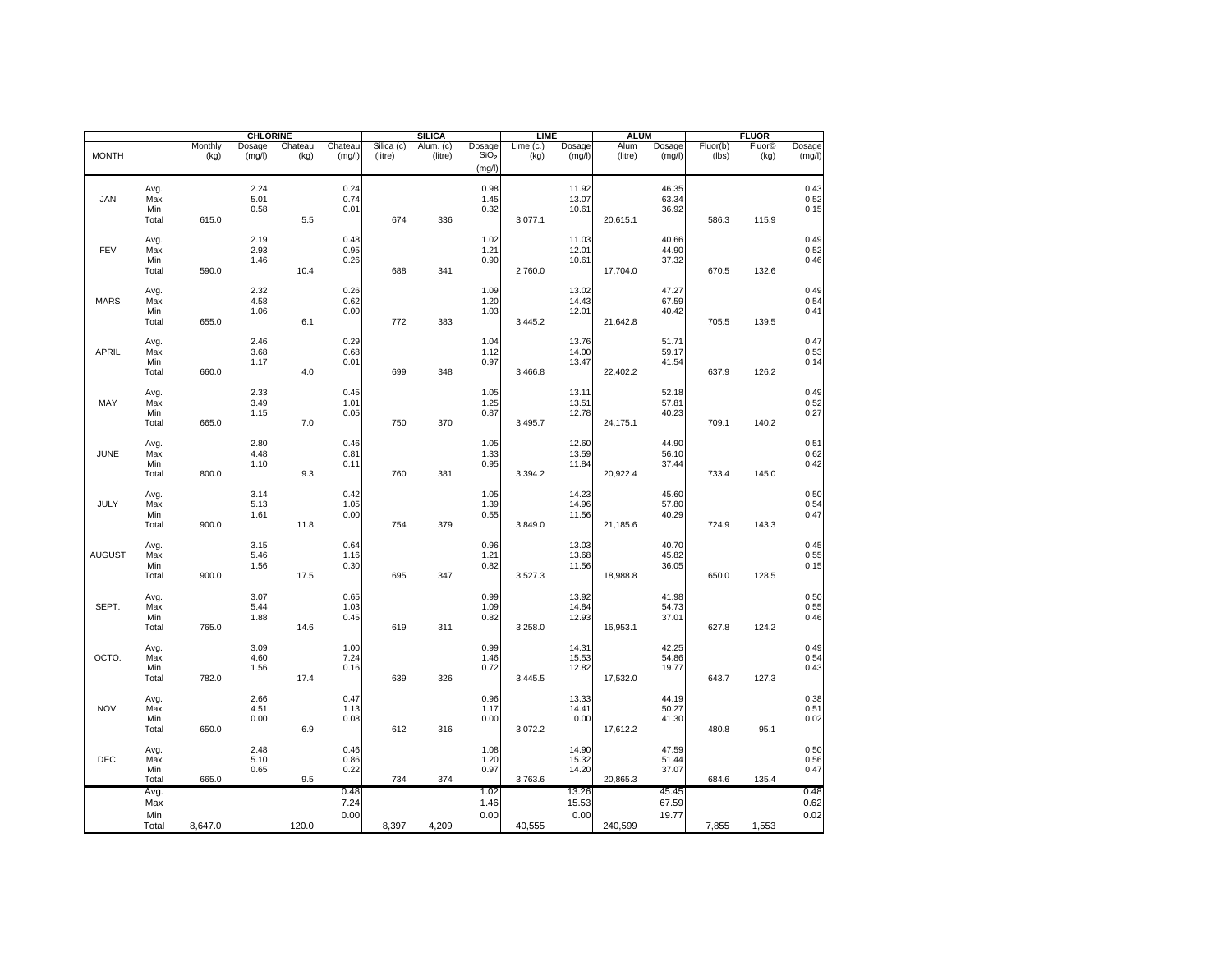|               |                             | GAS    | <b>HYDRO</b> |                            |
|---------------|-----------------------------|--------|--------------|----------------------------|
| <b>MONTH</b>  | Date                        | (m3)   | (kw/m)       | Peak<br>Demand             |
| <b>JAN</b>    | Avg.<br>Max<br>Min<br>Total | 10,749 | 105,500      | 544<br>605<br>520          |
| FEV           | Avg.<br>Max<br>Min<br>Total | 9,999  | 99,500       | 582<br>595<br>480          |
| <b>MARS</b>   | Avg.<br>Max<br>Min<br>Total | 9,571  | 106,500      | 604<br>605<br>595          |
| <b>APRIL</b>  | Avg.<br>Max<br>Min<br>Total | 8,110  | 93,500       | 513<br>590<br>450          |
| MAY           | Avg.<br>Max<br>Min<br>Total | 2,478  | 96,000       | 488<br>500<br>465          |
| JUNE          | Avg.<br>Max<br>Min<br>Total | 64     | 95,500       | 500<br>550<br>470          |
| JULY          | Avg.<br>Max<br>Min<br>Total | 66     | 104,000      | 508<br>590<br>450          |
| <b>AUGUST</b> | Avg.<br>Max<br>Min<br>Total | 67     | 103,000      | 548<br>580<br>475          |
| SEPT.         | Avg.<br>Max<br>Min<br>Total | 353    | 92,500       | 551<br>595<br>450          |
| OCTO.         | Avg.<br>Max<br>Min<br>Total | 671    | 93,500       | 552<br>580<br>450          |
| NOV.          | Avg.<br>Max<br>Min<br>Total | 4,888  | 89,000       | 476<br>490<br>445          |
| DEC.          | Avg.<br>Max<br>Min<br>Total | 8,031  | 101,000      | 545<br>605<br>390          |
|               | Avg.<br>Max<br>Min<br>Total | 55,047 | 1,179,500    | 534.24<br>605.00<br>390.00 |